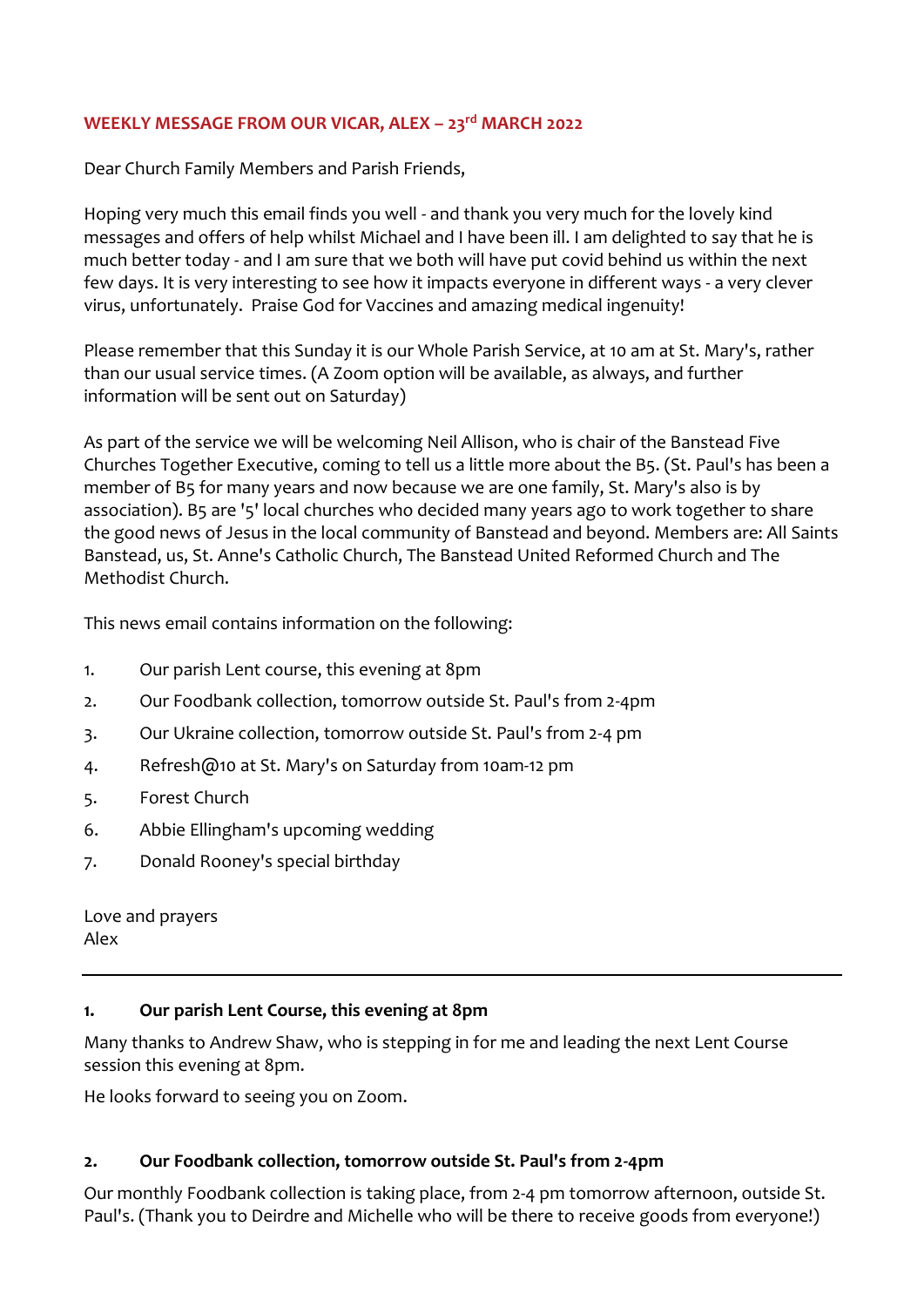The items needed by the Foodbank this time around are: tinned fruit, ketchup, powdered milk, long-life puddings, tea bags/ coffee, sugar (500g bags please), tinned fish, washing up liquid, squash, deodorant, tampons, children's toothpaste and toothbrushes 0-2, pasta sauce, long-life fruit juice, small snack-sized chocolate (freddos, penguin bars etc), hot water bottles

Thank you for supporting this very important cause.

# **3. Our Ukraine collection, tomorrow outside St. Paul's from 2-4 pm**

Alongside our foodbank collection, we will also be collecting for Ukraine and will be sending our donations via 'Surrey Stands With Ukraine'. Items which are needed are:

Medical items: bandages, wound pads, dressings, ibuprofen, paracetamol, disinfectant of all kinds, anti-burn creams and treatments, SAM splints

Search and rescue equipment: Hand torches and handheld torches, power banks 10,000 MAH+, Used smart phones (with Wi-Fi access), thermal socks in all sizes, large sized thermal tops and bottoms, thermal hats and gloves of all sizes, sturdy outdoor boots, ear protectors, dark coloured waterproof clothing and ponchos, dark coloured sleeping bags (large sizes) and ground mats

Non-perishable foodstuffs: tinned food, such as soups, pulses, pasta, dried food, energy and cereal bars

## **4. Refresh@10 at St. Mary's on Saturday from 10am-12 pm**

Refresh@10 are meeting again this Saturday morning, from 10 am - 12 pm at St. Mary's. The team are very much looking forward to welcoming you there!

Refresh@10 is an opportunity to meet and chat over coffee and cakes, enjoying fellowship and entertainments together.

All are welcome!

## **5. Forest Church**

Very sadly, we are cancelling Forest Church for this month, as it would have been due to happen this Sunday afternoon (27th March). As Michael and I do not yet know whether we will both yet be testing negative from covid by then - and because neither of us has been well this week (and so preparation is tricky), we will pick this up again with renewed energy in April.

## **6. Abbie Ellingham's Upcoming Wedding**

Robin & Fiona Ellingham would like to extend an invitation to those at Nork with Burgh Heath to the marriage of their daughter Abbie Ellingham to Jack Strachan. The marriage will take place at St Paul's Howell Hill, Northey Avenue, Cheam, SM2 7HS on Friday 8th April, at 12:30pm. All are welcome. Please be in your seats by midday. If you need any more information, please contact Fiona Ellingham

Fiona.ellingham66@gmail.com 0208 391 4404.